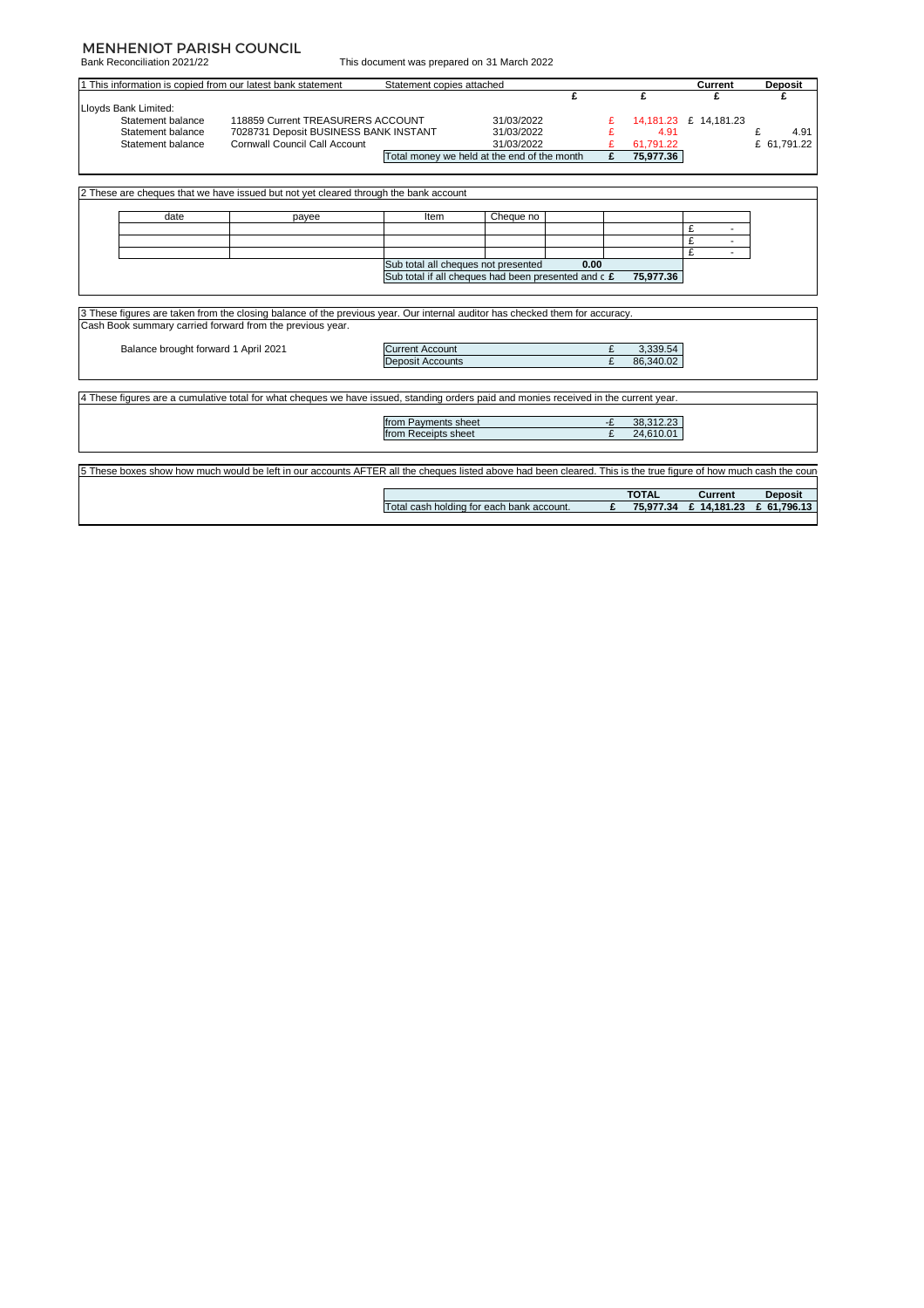

0 <sup>5</sup> <sup>A</sup> <sup>p</sup> r i l <sup>2</sup> <sup>0</sup> <sup>2</sup> <sup>2</sup>

M <sup>e</sup> <sup>n</sup> <sup>h</sup> <sup>e</sup> <sup>n</sup> i o <sup>t</sup> <sup>P</sup> <sup>a</sup> r i s <sup>h</sup> <sup>C</sup> <sup>o</sup> <sup>u</sup> <sup>n</sup> <sup>c</sup> i l . . . . <u>.</u> . . . . . . . . . M <sup>E</sup> <sup>N</sup> <sup>H</sup> <sup>E</sup> <sup>N</sup> I O <sup>T</sup> L I S <sup>K</sup> <sup>E</sup> <sup>A</sup> <sup>R</sup> <sup>D</sup> \_ \_ \_ . . . . . . — . . . <del>.</del> —

**TREASURERS ACCOUNT** 

## $\sim$  0 c c o u n t  $\sim$  0 c o u n t  $\sim$  0 c o u n t  $\sim$  0 c o u n t  $\sim$  0 c o u n t  $\sim$

S o r t C o d e 3 d e 3 d e 3 d e 3 d e 3 d e 3 d e 3 d e 3 d e 3 d e 3 d e 3 d e 3 d e 3 d e 3 d e 3 d e 3 d A c o u n t n t n b e r o u m b e r o u m b e r o u m b e r o u m b e r o u m b e r o u m b e r o u m b e r o

01 March 2022 to 31 March 2022

| Money In  | $£12.00$ Balance on 01 March 2022  | £19.545.18 |
|-----------|------------------------------------|------------|
| Money Out | £5.394.20 Balance on 31 March 2022 | £14.181.23 |

## **Your Transactions**

| Date                                  | <b>Description</b>                               | <b>Type</b> | Money In (£) | Money Out (£) | Balance (£) |
|---------------------------------------|--------------------------------------------------|-------------|--------------|---------------|-------------|
| 01 Mar 22                             | PENNON WATER SRVCS<br>2060838401                 | DD          |              | 18.25         | 19,545.18   |
| 01 Mar 22                             | <b>PENNON WATER SRVCS</b><br>2100066601          | DD          |              | 60.56         | 19,484.62   |
| 08 Mar 22                             | WWW.FENLANDLEISURE CD<br>8028                    | <b>DEB</b>  |              | 154.20        | 19,330.42   |
| 09 Mar 22                             | ADRIAN VIGG VIGG 12B<br>00150075632BMFCHVL090127 | <b>FPI</b>  | 12.00        |               | 19,342.42   |
| 09 Mar 22                             | WWW.JWPLANT.CO.UK CD<br>8028                     | <b>DEB</b>  |              | 85.56         | 19,256.86   |
| 21 Mar 22                             | <b>TSO HOST</b>                                  | <b>BP</b>   |              | 41.99         | 19,214.87   |
| 21 Mar 22                             | <b>MENHENIOT PCC</b>                             | <b>BP</b>   |              | 12.50         | 19,202.37   |
| 23 Mar 22                             | <b>DISASTERS EMERGENC</b>                        | <b>BP</b>   |              | 2,000.00      | 17,202.37   |
| 23 Mar 22                             | SOUTH WESTERN AMBU                               | <b>BP</b>   |              | 2,160.00      | 15,042.37   |
| 24 Mar 22                             | ZOOM.US 888-799-96 CD 8028                       | <b>DEB</b>  |              | 14.39         | 15,027.98   |
| 28 Mar 22                             | <b>JOHN HESKETH</b>                              | <b>BP</b>   |              | 540.00        | 14,487.98   |
| 28 Mar 22                             | <b>KYLEIGH NEWBOULD</b>                          | <b>BP</b>   |              | 220.15        | 14,267.83   |
| 28 Mar 22<br>(Continued on next page) | HMRC - ACCOUNTS OF                               | <b>BP</b>   |              | 86.60         | 14, 181. 23 |

P r u d e n t i a l R e g u l a t i o n <sup>A</sup> u t h o r i t y a n d r e g u l a t e d b y t h e F i n a n c i a l C o n d u c t A u t h o r i t y a n d t h e <sup>P</sup> r u d e n t i a l R e g u l a t i o n <sup>A</sup> u t h o r i t y u n d e r R e c'hoariezh ar dialekt inalez en an dialekt inalez a t i o n N u m b e r a t a t a t a t a t gant da gant d